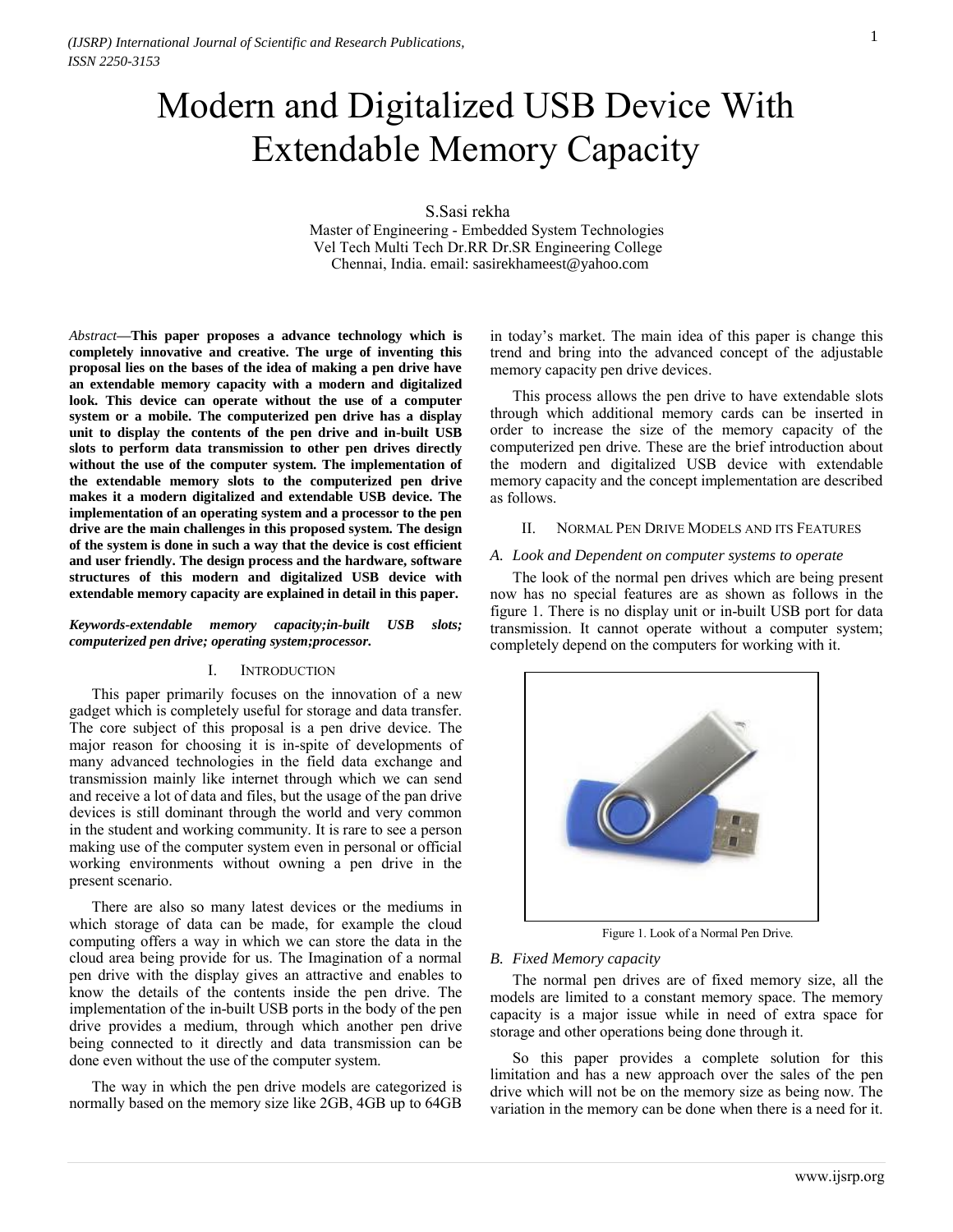*(IJSRP) International Journal of Scientific and Research Publications, ISSN 2250-3153*

#### III. COMPUTERIZED PEN DRIVE

The look of the normal pen drives which are being present now has no special features are as shown as follows in the figure 1. There is no display unit or in-built USB port for data transmission. It cannot operate without a computer system; completely depend on the computers for working with it. Computerized Pendrive is a data storage device like text, image, video etc. and it was invented by invented by Amir Ban, Dov Moran and OronOgdan and it was established by IBM in 2000.

It is known as Universal SeriaBus (USB) interface and it does what a floppy disk dose. The essential components are A USB plug, microcontroller, flash memory chip, Crystal oscillator, Jumpers, LEDs and Write-protect switches. It supports the operating system like UNIX, LINUX, MACOS and WINDOWS.

Its main features are touch screen, two USB slots and has charge terminal it does what the entire computer does. We can transfer the data from one pen drive to the computerized pendrive and edit the data's to our needs. It is smaller, faster, cheaper and portable. It has the charge terminal to charge as like laptop's etc. They have a flash memory that is lower conception of power by advanced microprocessor .We can even play songs and videos.

- Defragment.
- Even Distribution.
- Hard Drive.

It is used to store the data's of booting a system ,computer forensics and law enforcement, booting operating system, windows vista and windows 7ready boost, audio player, media marketing and storage, arcades, brands and product promotions, operating system installation, medias, graphics, security systems and backup's. It is the portable devices like tape, floppy disk, optimal media, flash memory cards, external hard disk, obsolete devices, encryption and security. This computerized pendrive have a security code that we can keep a number security lock that no other people can access it. It has a touch screen ability to perform its job and know the contents of the memory in the pen drive.

There is a need of behavior analysis of flash-memory storage systems and other USB devices for storages and their evaluations. In particular, a set of evaluation metrics and their corresponding access patterns are proposed. The behaviors of flash memory are also analyzed in terms of performance and reliability issues [1].





The security of the pen drive can be implemented be some techniques which can identify specific drive. We can describe the methods of digital evidence analysis [2] about USB thumb drives or devices such as Computerized Pen Drive. The rate of the pen drives which is implemented with these features can also be cheap as the normal drives being in the market now. This can really create a dynamic storage and transmission device. This proposal when implemented has more impact on the pen drive sales. The advantages of using such USB pen drives and flash drives are mainly because their power

consumption and energy overhead features [3]. The main advantages are listed as follows:

- Very handy and compact
- Display unit to display its contents
- Extendable memory slots
- High speed processor and user friendly OS.
- Chargeable battery
- Affordable cost.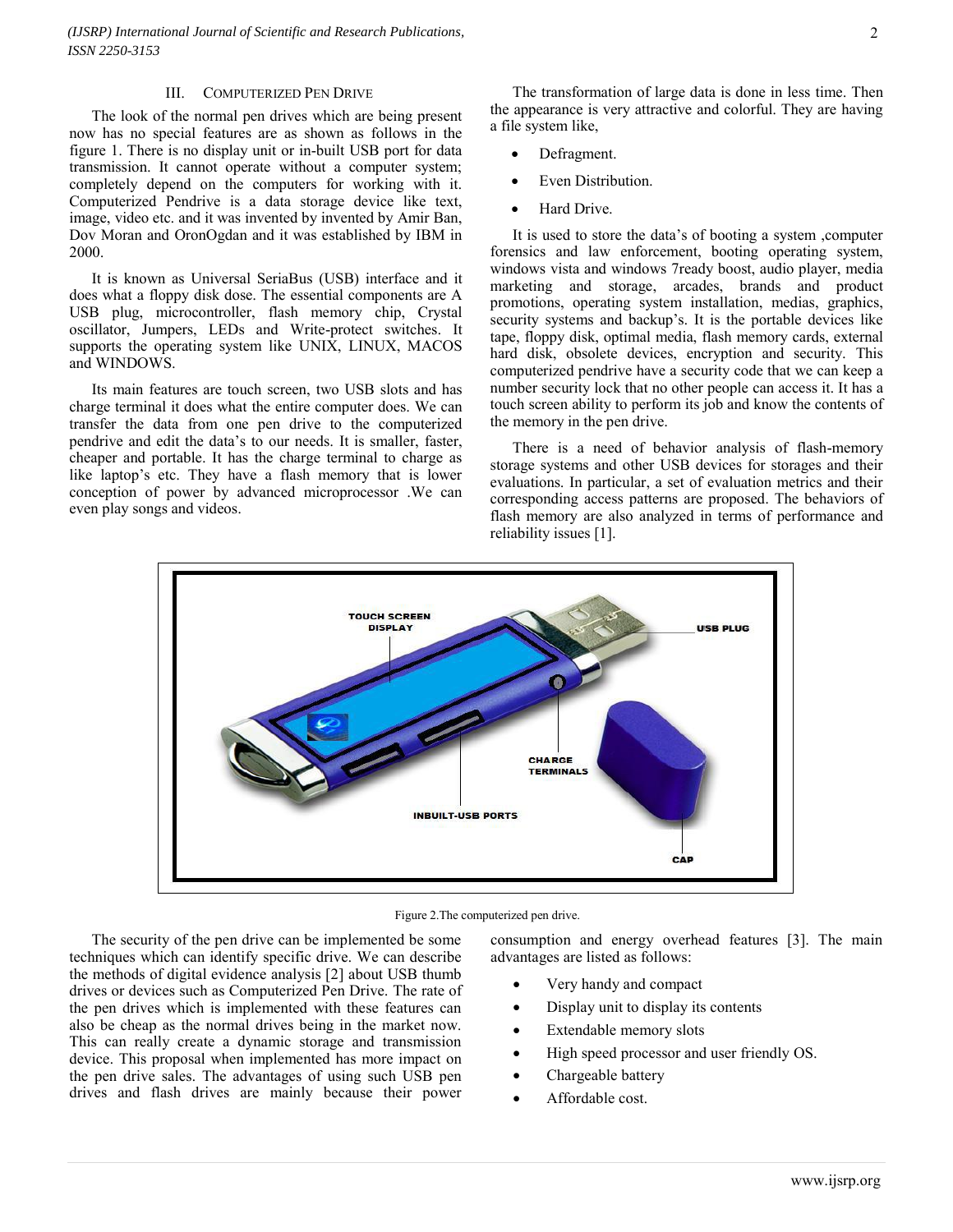*(IJSRP) International Journal of Scientific and Research Publications, ISSN 2250-3153*

#### *A. Display unit*

The display unit is the advanced feature in the modern pen drives. The display of the pen drive can be designed using touch screen .Using this unit we can see the contents in the pen drive using the touch screen. Using the touch screen in the pen drive will reduce the space occupied by the buttons in the pen drives. There are many kids of display technologies. The storage tube graphic display is the oldest technology used for display but now we are using the new virtual therapy for modern pen drives. The quality of the display can be increased by using the technology that we are using for the display. The quality of the display will be varying based on the technology we are using. We have to consider the various factors such as quality and speed while choosing the technologies that are using for display.

## *B. In-built USB Port*

In the computerized pen drive there will be In-built USB port slot. Using that slot you can insert two pen drives in the space provided for it. This computerized pen drive is working as a computer system by providing all the features.

#### *C. Data Transmission*

The Data transmission is also the advanced feature in the computerized pen drive. Using this feature we can transmit the data to any other USB devices and the transmission from any other USB devices can be made very easy and simple using this computerized pen drive. The working of the computerized pen drive is similar to the computer system. The data transmission through this computerized pen drive will reduce the consumption of power. The need to connect portable electronic devices to each other has accelerated the adoption of USB onthe-go as an industry standard wired interface [4] for interfacing the two devices concepts. The data transmission in the Computerized Pen Drive can also be done without the use of the system.



*Figure 3.Data Transmission*

#### *D. NIDR Processor*

The use of NIDR processor is used to increase the speed and the data can be transmitted in a more speed than any other processor [5]. First it will fetch the instruction and send to the identifier unit to identify the type of instruction. The multiple instruction queues are implemented to increase the temporary memory. Based on the type of instructions all the instructions will be decoded at a time and finally those instruction are send to the execute unit for execution. The operation of this processor is shown as following.



Figure 4.NIDR Processor

## *E. Operating System*

Operating system is very important in this pen drive, because without the support of pen drive we cannot display the contents in the pen drive through display unit. The other main use of operating system in the computerized pen drive is to maintain the formats of contents in the pen drive and the transmission of contents from the computerized pen drive. The use of operating system in the pen drive will also provide the user friendly environment so that the user will feel more comfort and easy while using this computerized pen drive. We can also use the Caernarvon operating system demonstrate that a high assurance system for smart cards was technically feasible and commercially viable. The entire system has been designed to be evaluated under the Common Criteria at EAL7 [6].The processor must also be implemented for the functioning of the Computerized Pen Drive. We use the Nurture IDR segmentation and multiple instructions queues in superscalar pipelining processor [7], which is very fast and the efficient processor.

## *F. Charge Terminals*

While using the computerized pen drives if the battery is low we can charge the pen drive by using the mobile phone adapter in the charge terminal slot. It requires only small amount of power. In the Computerized Pen Drive the charge terminals are optional while constructing of the pen drive.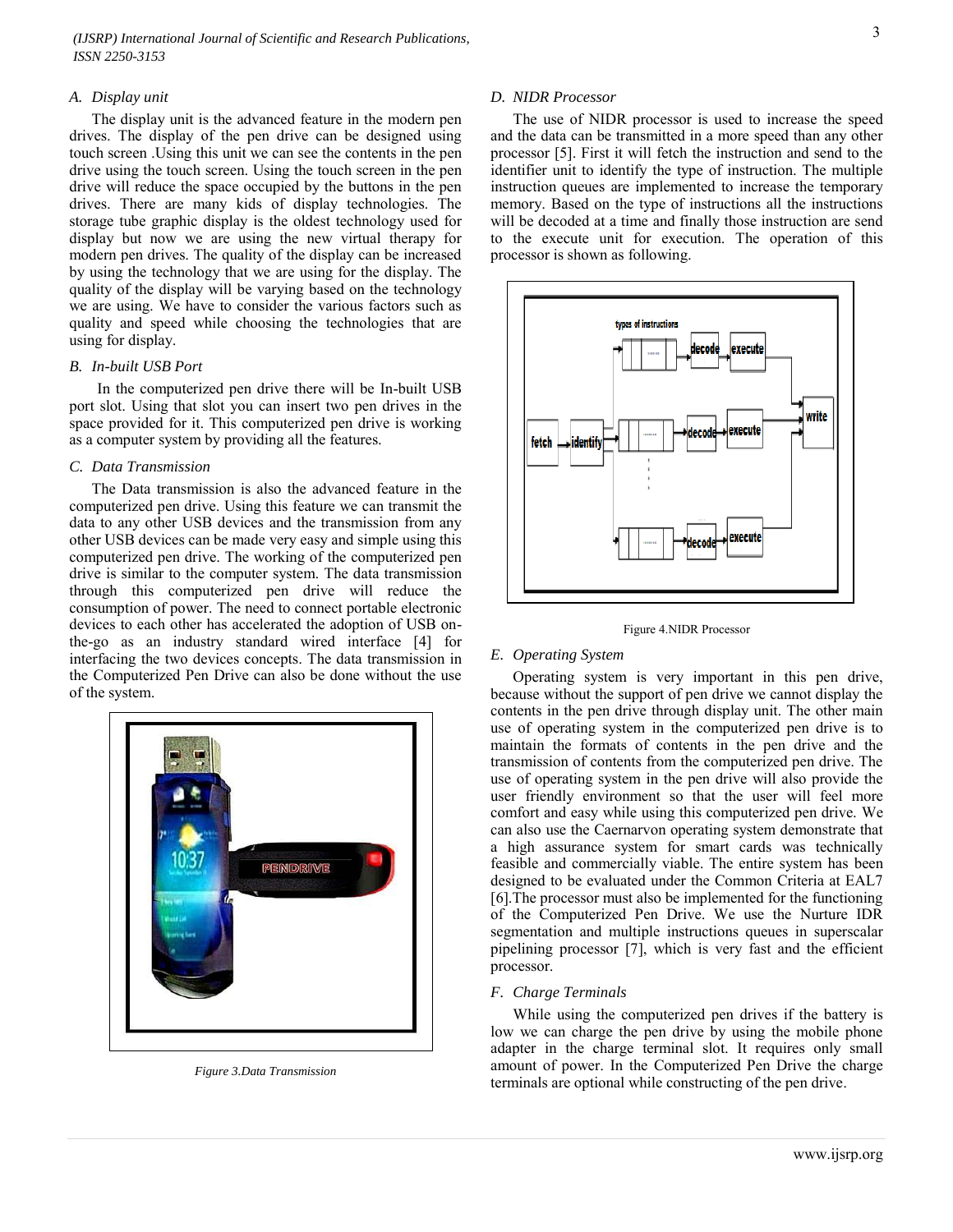#### IV. DESIGNING EXTENDABLE MEMORY SLOTS

The core idea of this proposal is creating the extendable memory slots in the body of the pen drive. This can be used in case there is a need of extra memory space. The memory can be extended by adding the memory cards in the slots provided therefore increase the space for storage. By implementing this concept the sales or the division of the pen drive devices can be brought into end.

## *A. Reasons for Implementation of Extendable Memory*

The two main reasons which made us to design the concept of extendable memory slots in the pen drive devices are being explained as follows.

*1) Insuffient memory space in the pen drive:* Suppose a person is working a pen drive of memory capacity of 2GB and want to store and transmit a digital file of size more than 2GB may be of 3GB. In this case a memory card of 2GB can be inserted into the pen drive in the memory slots available and the capacity of the pendrive can be extended to 4GB and used for the storage of the data*.* 

*2) Enabling pen drive to act as a card reader:* If the pen drive has the in-built slots for the memory cards then when the card in inserted the contents of the memory card can be read through the pen drive itself. The pen drive can act as a card reader also.

#### *B. Memory Card*

A memory card can also be called as a flash card and it is basically a type of electronic storage device based on flash memory concept for storing digital information like films, song and photos. The Memory can be used in many electronic devices like [mobile phones,](http://en.wikipedia.org/wiki/Mobile_phone) [digital cameras](http://en.wikipedia.org/wiki/Digital_camera) and in [MP3](http://en.wikipedia.org/wiki/Digital_audio_player)  [players.](http://en.wikipedia.org/wiki/Digital_audio_player) It can also be used in laptop and desktop computers. The memory cards are basically small in size and rewritable storage device. The data which are stored in it will be retained even without power.



Figure 5.Types of memory cards

There are many types in the structure and the purpose of the memory cards, the different types of the memory card available in the market are listed as follows.

- MiniCard [\(Miniature Card\)](http://en.wikipedia.org/wiki/Miniature_Card) (max 64 MB (64 [MiB\)](http://en.wikipedia.org/wiki/Mebibyte))
- SmartMedia Card (SSFDC) (max 128 MB)  $(3.3 V, 5 V)$
- PCMCIA ATA Type I Flash Memory Card
- Compact Flash Card (Type I), Compact Flash High-Speed
- Memory Stick, MagicGate Memory Stick (max 128 MB)
- Secure Digital (SD Card), Secure Digital High-Speed, Secure Digital Plus/Xtra/etc
- MU-Flash (Mu-Card) (Mu-Card Alliance of OMIA)
- C-Flash
- SxS (S-by-S) memory card, a new memory card specification developed by SanDisk and [Sony.](http://en.wikipedia.org/wiki/Sony) SxS complies to the Express Card industry standard.
- Nexflas[hWinbond](http://www.winbond-usa.com/en/component/option,com_staticxt/Itemid,553/xt_item,1/staticfile,Nexflash~press_011000.htm) Serial Flash Module (SFM) cards, size range 1 [mb,](http://en.wikipedia.org/w/index.php?title=Millibit%3F&action=edit&redlink=1) 2 mb and 4 mb

## *C. Structure of theMemory Card Slots*

The hardware space required for the implementation of this idea of creating the memory slots in the body of the pen drive does not occupy much space. The size of the memory card is very less. The following figure shows the structure of the memory card slots in the body of the pen drive. The inclusion of this particular feature in the pen drive makes the computerized pen drive a complete advanced model hence giving raise a new gadget for storage and for data transmission purpose. The major factor which has to be kept under consideration is the size of the pen drive device because the main advantage of these USB pen drives is that they are basically very handy and compact by implementing this feature we must not spoil the nature of the pen drives look and smart sizes. The one more important thing is the cost for implementing this features on a pen drive device must be low as possible.



FIGURE 6. MODERN AND DIGITALIZED USB DEVICE WITH EXTENDABLE MEMORY CAPACITY

#### V. CONCLUSION

In this paper we have tried to throw light on the idea of creating a new computerized and digitalized gadget which is extremely smart and innovative. The primary goal of this proposal is to create a new pen drive model which can have an extendable memory and also be used as the card reader at the same time. Adding few features like the display screen, an operating system with the processor using the concept Nurture IDR segmentation and multiple instructions queues in